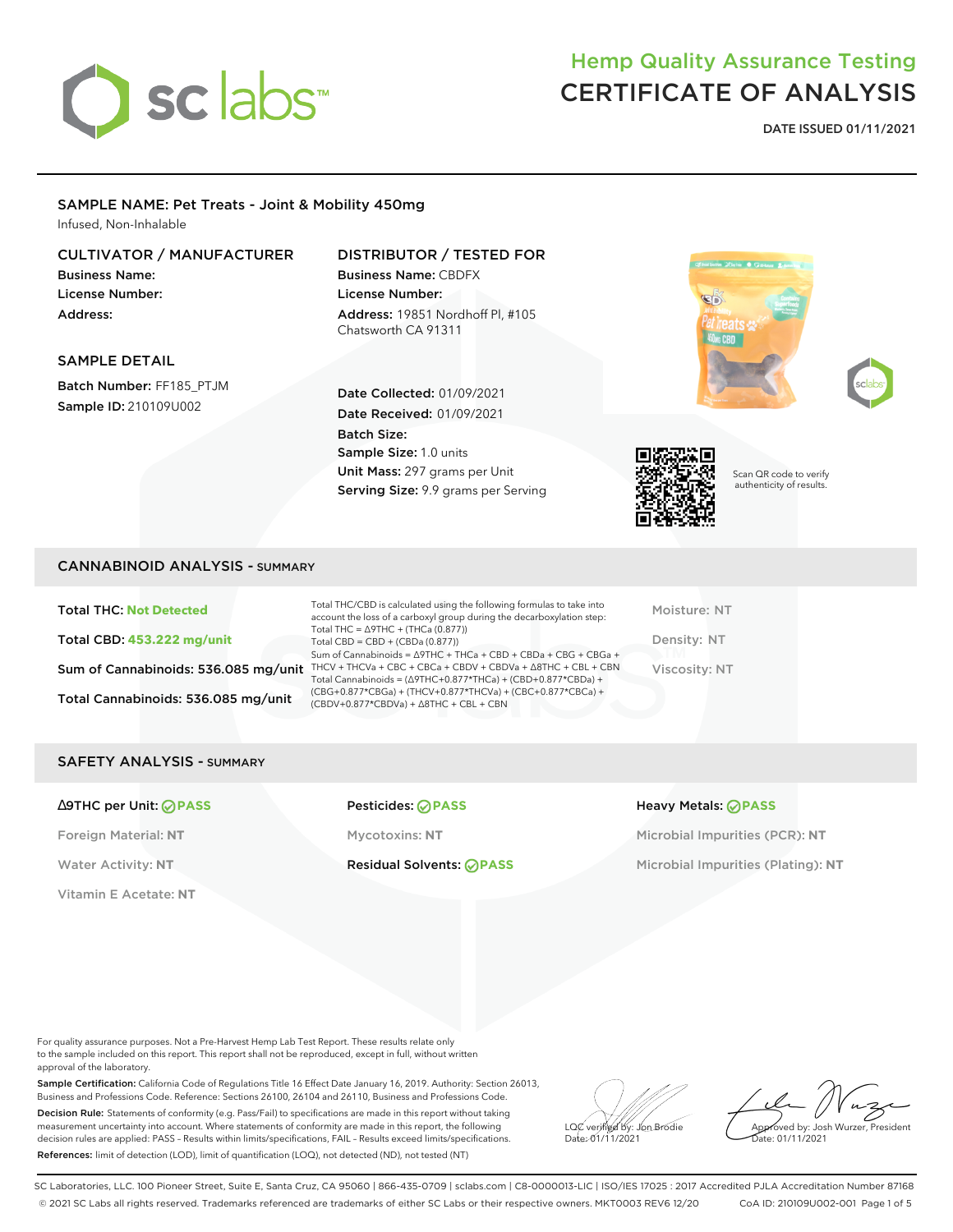## Hemp Quality Assurance Testing CERTIFICATE OF ANALYSIS

**PET TREATS - JOINT & MOBILITY 450MG | DATE ISSUED 01/11/2021**



Tested by high-performance liquid chromatography with diode-array detection (HPLC-DAD).

**Method:** QSP 1157 - Analysis of Cannabinoids by HPLC-DAD

TOTAL THC: **Not Detected**

Total THC (∆9THC+0.877\*THCa)

#### TOTAL CBD: **453.222 mg/unit**

Total CBD (CBD+0.877\*CBDa)

#### TOTAL CANNABINOIDS: 536.085 mg/unit

Total Cannabinoids (Total THC) + (Total CBD) + (Total CBG) + (Total THCV) + (Total CBC) + (Total CBDV) + ∆8THC + CBL + CBN

#### TOTAL CBG: 82.863 mg/unit

Total CBG (CBG+0.877\*CBGa)

#### TOTAL THCV: ND

Total THCV (THCV+0.877\*THCVa)

#### TOTAL CBC: <LOQ Total CBC (CBC+0.877\*CBCa)

#### TOTAL CBDV: <LOQ

Total CBDV (CBDV+0.877\*CBDVa)

#### **CANNABINOID TEST RESULTS -** 01/10/2021

| <b>COMPOUND</b>            | LOD/LOQ<br>(mg/g) | <b>MEASUREMENT</b><br><b>UNCERTAINTY (mg/g)</b> | <b>RESULT</b><br>(mg/g) | <b>RESULT</b><br>(%) |
|----------------------------|-------------------|-------------------------------------------------|-------------------------|----------------------|
| <b>CBD</b>                 | 0.004 / 0.011     | ±0.0731                                         | 1.526                   | 0.1526               |
| <b>CBG</b>                 | 0.002 / 0.006     | ±0.0174                                         | 0.279                   | 0.0279               |
| <b>CBDV</b>                | 0.002 / 0.012     | N/A                                             | $<$ LOQ                 | $<$ LOQ              |
| <b>CBC</b>                 | 0.003/0.010       | N/A                                             | $<$ LOQ                 | $<$ LOQ              |
| Δ9THC                      | 0.002 / 0.014     | N/A                                             | <b>ND</b>               | <b>ND</b>            |
| $\triangle$ 8THC           | 0.01 / 0.02       | N/A                                             | <b>ND</b>               | <b>ND</b>            |
| <b>THCa</b>                | 0.001 / 0.005     | N/A                                             | <b>ND</b>               | <b>ND</b>            |
| <b>THCV</b>                | 0.002 / 0.012     | N/A                                             | <b>ND</b>               | <b>ND</b>            |
| <b>THCVa</b>               | 0.002 / 0.019     | N/A                                             | <b>ND</b>               | <b>ND</b>            |
| <b>CBDa</b>                | 0.001 / 0.026     | N/A                                             | <b>ND</b>               | <b>ND</b>            |
| <b>CBDVa</b>               | 0.001/0.018       | N/A                                             | <b>ND</b>               | <b>ND</b>            |
| <b>CBGa</b>                | 0.002 / 0.007     | N/A                                             | <b>ND</b>               | <b>ND</b>            |
| <b>CBL</b>                 | 0.003/0.010       | N/A                                             | <b>ND</b>               | <b>ND</b>            |
| <b>CBN</b>                 | 0.001 / 0.007     | N/A                                             | <b>ND</b>               | <b>ND</b>            |
| <b>CBCa</b>                | 0.001 / 0.015     | N/A                                             | <b>ND</b>               | <b>ND</b>            |
| <b>SUM OF CANNABINOIDS</b> |                   |                                                 | $1.805$ mg/g            | 0.1805%              |

#### Unit Mass: 297 grams per Unit / Serving Size: 9.9 grams per Serving

| ∆9THC per Unit                        | 1100 per-package limit | <b>ND</b>         | <b>PASS</b> |
|---------------------------------------|------------------------|-------------------|-------------|
| ∆9THC per Serving                     |                        | <b>ND</b>         |             |
| <b>Total THC per Unit</b>             |                        | <b>ND</b>         |             |
| <b>Total THC per Serving</b>          |                        | <b>ND</b>         |             |
| <b>CBD</b> per Unit                   |                        | 453.222 mg/unit   |             |
| <b>CBD</b> per Serving                |                        | 15.107 mg/serving |             |
| <b>Total CBD per Unit</b>             |                        | 453.222 mg/unit   |             |
| <b>Total CBD per Serving</b>          |                        | 15.107 mg/serving |             |
| Sum of Cannabinoids per Unit          |                        | 536.085 mg/unit   |             |
| Sum of Cannabinoids per Serving       |                        | 17.870 mg/serving |             |
| <b>Total Cannabinoids per Unit</b>    | 536.085 mg/unit        |                   |             |
| <b>Total Cannabinoids per Serving</b> |                        | 17.869 mg/serving |             |

#### **MOISTURE TEST RESULT**

#### **DENSITY TEST RESULT**

#### **VISCOSITY TEST RESULT**

**Not Tested**

**Not Tested**

**Not Tested**



SC Laboratories, LLC. 100 Pioneer Street, Suite E, Santa Cruz, CA 95060 | 866-435-0709 | sclabs.com | C8-0000013-LIC | ISO/IES 17025 : 2017 Accredited PJLA Accreditation Number 87168 © 2021 SC Labs all rights reserved. Trademarks referenced are trademarks of either SC Labs or their respective owners. MKT0003 REV6 12/20 CoA ID: 210109U002-001 Page 2 of 5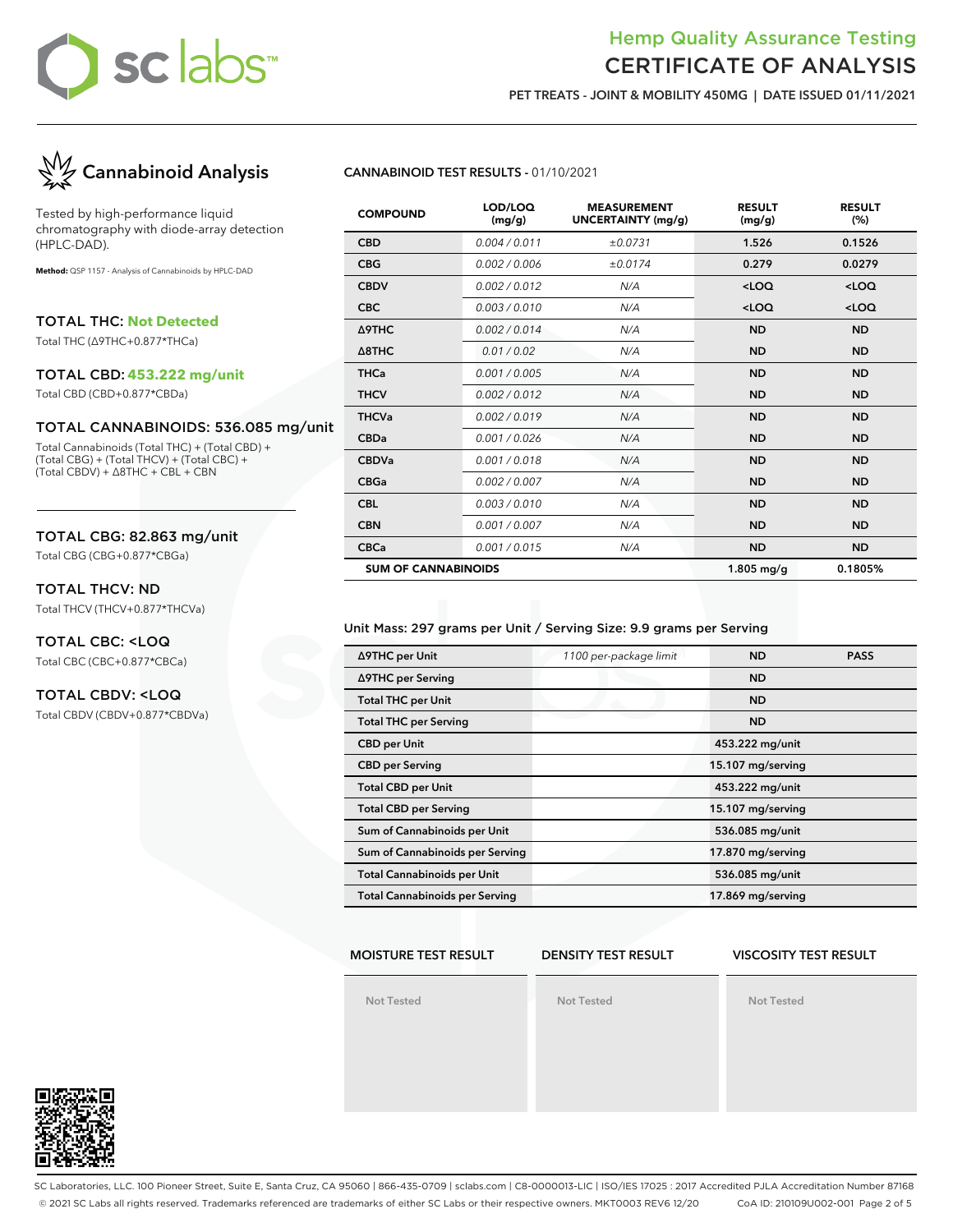# Hemp Quality Assurance Testing CERTIFICATE OF ANALYSIS

**PET TREATS - JOINT & MOBILITY 450MG | DATE ISSUED 01/11/2021**

# **Pesticide Analysis**

#### **CATEGORY 1 AND 2 PESTICIDES**

Pesticide and plant growth regulator analysis utilizing high-performance liquid chromatography-mass spectrometry (HPLC-MS) or gas chromatography-mass spectrometry (GC-MS). \*GC-MS utilized where indicated.

**Method:** QSP 1212 - Analysis of Pesticides and Mycotoxins by LC-MS or QSP 1213 - Analysis of Pesticides by GC-MS

#### **CATEGORY 1 PESTICIDE TEST RESULTS -** 01/10/2021 **PASS**

| <b>COMPOUND</b>   | LOD/LOQ<br>$(\mu g/g)$ | <b>ACTION LIMIT</b><br>$(\mu g/g)$ | <b>MEASUREMENT</b><br>UNCERTAINTY (µg/g) | <b>RESULT</b><br>$(\mu g/g)$ | <b>RESULT</b> |
|-------------------|------------------------|------------------------------------|------------------------------------------|------------------------------|---------------|
| Aldicarb          |                        |                                    |                                          | <b>NT</b>                    |               |
| Carbofuran        |                        |                                    |                                          | <b>NT</b>                    |               |
| Chlordane*        |                        |                                    |                                          | <b>NT</b>                    |               |
| Chlorfenapyr*     |                        |                                    |                                          | <b>NT</b>                    |               |
| Chlorpyrifos      | 0.02 / 0.06            | $\ge$ LOD                          | N/A                                      | <b>ND</b>                    | <b>PASS</b>   |
| Coumaphos         |                        |                                    |                                          | <b>NT</b>                    |               |
| Daminozide        |                        |                                    |                                          | <b>NT</b>                    |               |
| DDVP (Dichlorvos) |                        |                                    |                                          | <b>NT</b>                    |               |
| Dimethoate        |                        |                                    |                                          | <b>NT</b>                    |               |
| Ethoprop(hos)     |                        |                                    |                                          | <b>NT</b>                    |               |
| Etofenprox        |                        |                                    |                                          | <b>NT</b>                    |               |
| Fenoxycarb        |                        |                                    |                                          | <b>NT</b>                    |               |
| Fipronil          |                        |                                    |                                          | <b>NT</b>                    |               |
| Imazalil          |                        |                                    |                                          | <b>NT</b>                    |               |
| Methiocarb        |                        |                                    |                                          | <b>NT</b>                    |               |
| Methyl parathion  |                        |                                    |                                          | <b>NT</b>                    |               |
| Mevinphos         |                        |                                    |                                          | <b>NT</b>                    |               |
| Paclobutrazol     |                        |                                    |                                          | NT.                          |               |
| Propoxur          |                        |                                    |                                          | <b>NT</b>                    |               |
| Spiroxamine       |                        |                                    | ТM                                       | <b>NT</b>                    |               |
| Thiacloprid       |                        |                                    |                                          | <b>NT</b>                    |               |
|                   |                        |                                    |                                          |                              |               |

#### **CATEGORY 2 PESTICIDE TEST RESULTS -** 01/10/2021 **PASS**

| Abamectin           | 0.03/0.10   | 0.3 | N/A | <b>ND</b> | <b>PASS</b> |
|---------------------|-------------|-----|-----|-----------|-------------|
| Acephate            |             |     |     | <b>NT</b> |             |
| Acequinocyl         |             |     |     | <b>NT</b> |             |
| Acetamiprid         |             |     |     | <b>NT</b> |             |
| Azoxystrobin        | 0.01 / 0.04 | 40  | N/A | <b>ND</b> | <b>PASS</b> |
| <b>Bifenazate</b>   | 0.01 / 0.02 | 5   | N/A | <b>ND</b> | <b>PASS</b> |
| <b>Bifenthrin</b>   | 0.01 / 0.02 | 0.5 | N/A | <b>ND</b> | <b>PASS</b> |
| <b>Boscalid</b>     | 0.02 / 0.06 | 10  | N/A | <b>ND</b> | <b>PASS</b> |
| Captan              |             |     |     | <b>NT</b> |             |
| Carbaryl            |             |     |     | <b>NT</b> |             |
| Chlorantraniliprole |             |     |     | <b>NT</b> |             |

Continued on next page



SC Laboratories, LLC. 100 Pioneer Street, Suite E, Santa Cruz, CA 95060 | 866-435-0709 | sclabs.com | C8-0000013-LIC | ISO/IES 17025 : 2017 Accredited PJLA Accreditation Number 87168 © 2021 SC Labs all rights reserved. Trademarks referenced are trademarks of either SC Labs or their respective owners. MKT0003 REV6 12/20 CoA ID: 210109U002-001 Page 3 of 5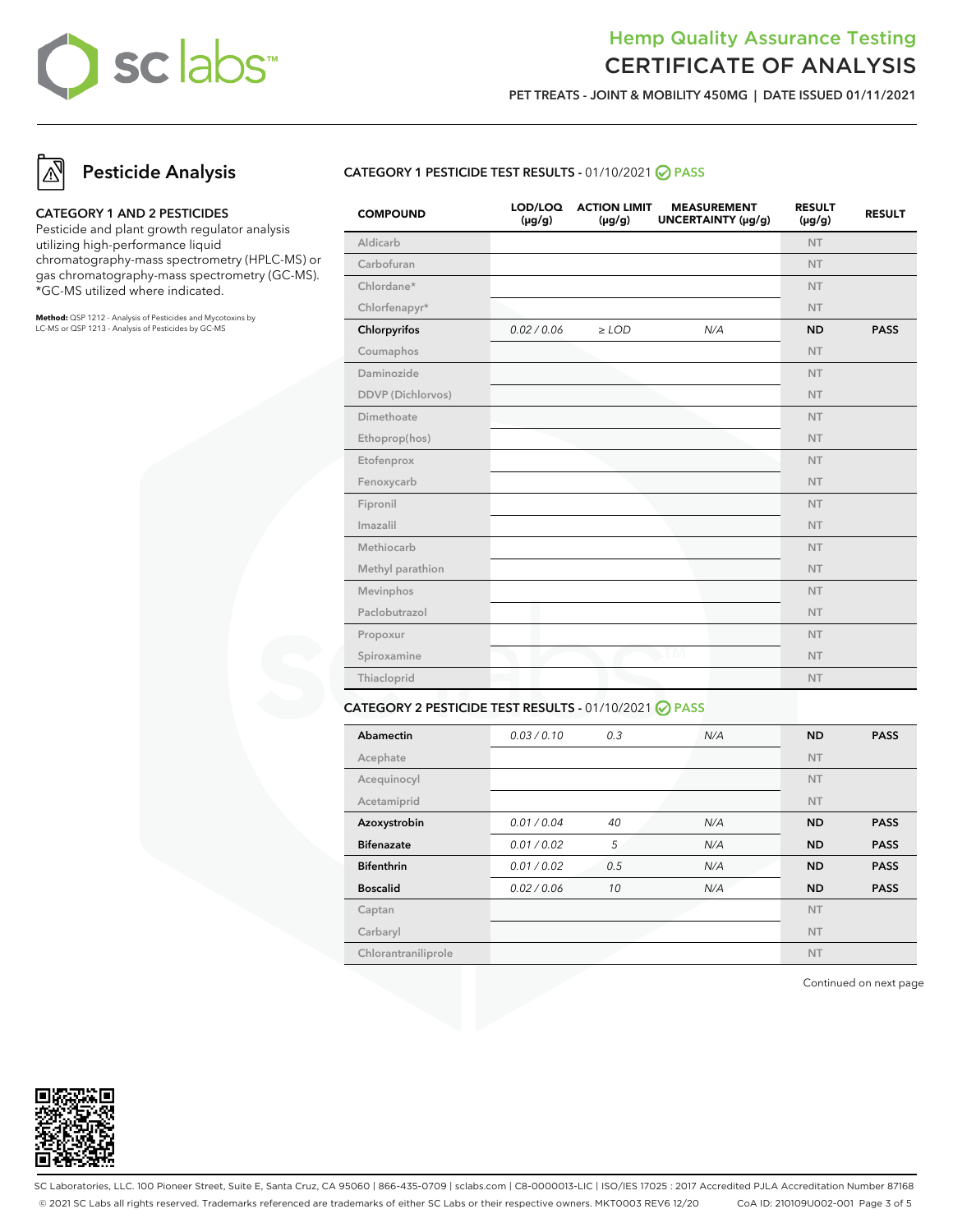# Hemp Quality Assurance Testing CERTIFICATE OF ANALYSIS

**PET TREATS - JOINT & MOBILITY 450MG | DATE ISSUED 01/11/2021**



**Pesticide Analysis** Continued

#### **CATEGORY 1 AND 2 PESTICIDES**

Pesticide and plant growth regulator analysis utilizing high-performance liquid chromatography-mass spectrometry (HPLC-MS) or gas chromatography-mass spectrometry (GC-MS). \*GC-MS utilized where indicated.

**Method:** QSP 1212 - Analysis of Pesticides and Mycotoxins by LC-MS or QSP 1213 - Analysis of Pesticides by GC-MS

#### **CATEGORY 2 PESTICIDE TEST RESULTS -** 01/10/2021 continued **PASS**

| <b>COMPOUND</b>          | LOD/LOQ<br>$(\mu g/g)$ | <b>ACTION LIMIT</b><br>$(\mu g/g)$ | <b>MEASUREMENT</b><br>UNCERTAINTY (µg/g) | <b>RESULT</b><br>$(\mu g/g)$ | <b>RESULT</b> |
|--------------------------|------------------------|------------------------------------|------------------------------------------|------------------------------|---------------|
| Clofentezine             |                        |                                    |                                          | <b>NT</b>                    |               |
| Cyfluthrin               |                        |                                    |                                          | <b>NT</b>                    |               |
| Cypermethrin             | 0.1 / 0.3              | $\mathbf{1}$                       | N/A                                      | <b>ND</b>                    | <b>PASS</b>   |
| Diazinon                 |                        |                                    |                                          | <b>NT</b>                    |               |
| Dimethomorph             |                        |                                    |                                          | <b>NT</b>                    |               |
| Etoxazole                | 0.010 / 0.028          | 1.5                                | N/A                                      | <b>ND</b>                    | <b>PASS</b>   |
| Fenhexamid               |                        |                                    |                                          | <b>NT</b>                    |               |
| Fenpyroximate            |                        |                                    |                                          | <b>NT</b>                    |               |
| Flonicamid               |                        |                                    |                                          | <b>NT</b>                    |               |
| Fludioxonil              |                        |                                    |                                          | <b>NT</b>                    |               |
| Hexythiazox              | 0.01 / 0.04            | 2                                  | N/A                                      | <b>ND</b>                    | <b>PASS</b>   |
| Imidacloprid             | 0.01 / 0.04            | 3                                  | N/A                                      | <b>ND</b>                    | <b>PASS</b>   |
| Kresoxim-methyl          |                        |                                    |                                          | <b>NT</b>                    |               |
| Malathion                | 0.02 / 0.05            | 5                                  | N/A                                      | <b>ND</b>                    | <b>PASS</b>   |
| Metalaxyl                |                        |                                    |                                          | <b>NT</b>                    |               |
| Methomyl                 |                        |                                    |                                          | NT                           |               |
| Myclobutanil             | 0.03 / 0.1             | 9                                  | N/A                                      | <b>ND</b>                    | <b>PASS</b>   |
| Naled                    |                        |                                    |                                          | <b>NT</b>                    |               |
| Oxamyl                   |                        |                                    |                                          | <b>NT</b>                    |               |
| Pentachloronitrobenzene* |                        |                                    | I M                                      | <b>NT</b>                    |               |
| Permethrin               | 0.03 / 0.09            | 20                                 | ±0.008                                   | 0.18                         | <b>PASS</b>   |
| Phosmet                  |                        |                                    |                                          | <b>NT</b>                    |               |
| Piperonylbutoxide        | 0.003 / 0.009          | 8                                  | N/A                                      | <b>ND</b>                    | <b>PASS</b>   |
| Prallethrin              |                        |                                    |                                          | <b>NT</b>                    |               |
| Propiconazole            | 0.01 / 0.03            | 20                                 | N/A                                      | <b>ND</b>                    | <b>PASS</b>   |
| Pyrethrins               |                        |                                    |                                          | <b>NT</b>                    |               |
| Pyridaben                |                        |                                    |                                          | <b>NT</b>                    |               |
| Spinetoram               |                        |                                    |                                          | <b>NT</b>                    |               |
| Spinosad                 |                        |                                    |                                          | <b>NT</b>                    |               |
| Spiromesifen             | 0.02 / 0.05            | 12                                 | N/A                                      | <b>ND</b>                    | <b>PASS</b>   |
| Spirotetramat            |                        |                                    |                                          | <b>NT</b>                    |               |
| Tebuconazole             | 0.02 / 0.07            | $\overline{c}$                     | N/A                                      | <b>ND</b>                    | <b>PASS</b>   |
| Thiamethoxam             |                        |                                    |                                          | <b>NT</b>                    |               |
| Trifloxystrobin          | 0.01 / 0.03            | 30                                 | N/A                                      | <b>ND</b>                    | <b>PASS</b>   |



SC Laboratories, LLC. 100 Pioneer Street, Suite E, Santa Cruz, CA 95060 | 866-435-0709 | sclabs.com | C8-0000013-LIC | ISO/IES 17025 : 2017 Accredited PJLA Accreditation Number 87168 © 2021 SC Labs all rights reserved. Trademarks referenced are trademarks of either SC Labs or their respective owners. MKT0003 REV6 12/20 CoA ID: 210109U002-001 Page 4 of 5